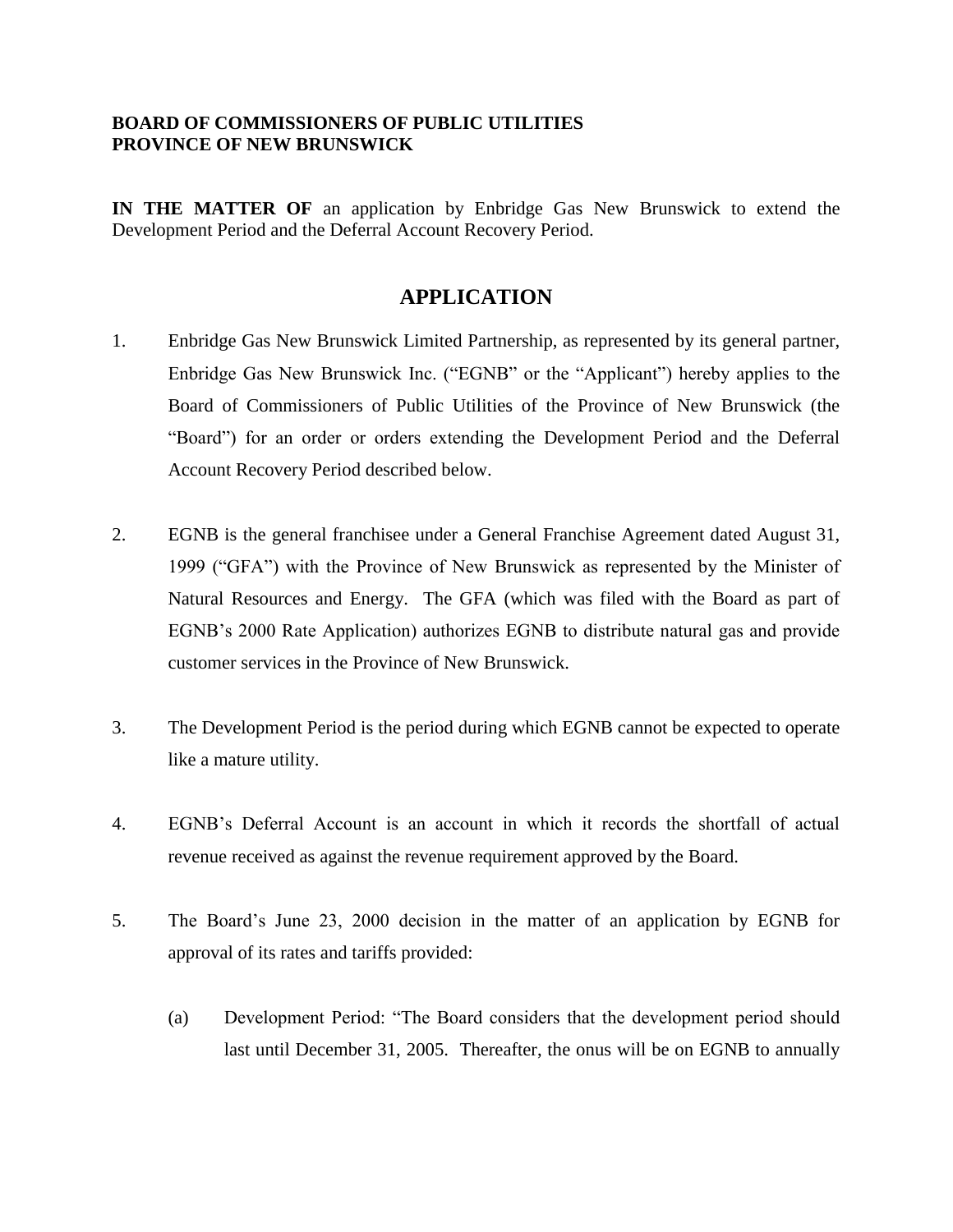prove that the development period should be extended for a further year." (p. 8 of Decision)

- (b) Deferral Account Recovery Period: "The Board therefore requires that EGNB establish an amortization schedule, at the end of the development period, that will clear the balance in the deferral account over the remaining term of the initial General Franchise Agreement." (p. 32 of Decision)
- 6. It has become obvious that EGNB will still be in the Development Period through 2010. EGNB now wishes to extend the Development Period to December 31, 2010.
- 7. It has become practically impossible for EGNB, without violating the essential precepts of EGNB's rate/business model, to recover the Deferral Account before the end of the term of the initial General Franchise Agreement. EGNB wishes to recover the Deferral Account over a period of 40 years from the end of the Development Period. Alternatively, a recovery period from the end of the Development Period to 2040 would be acceptable.
- 8. Evidence in support of EGNB's Application is being filed with the Board together with this Application.
- 9. On the basis of the foregoing, EGNB applies for the following orders, decisions or directions of the Board:
	- (a) approval of the extension of the Development Period to December 31, 2010 and thereafter the onus will be on EGNB to annually prove that the Development Period should be extended for a further year;
	- (b) that EGNB establish an amortization schedule, at the end of the Development Period, that will clear the balance in the Deferral Account over a period of 40 years or, alternatively, by 2040;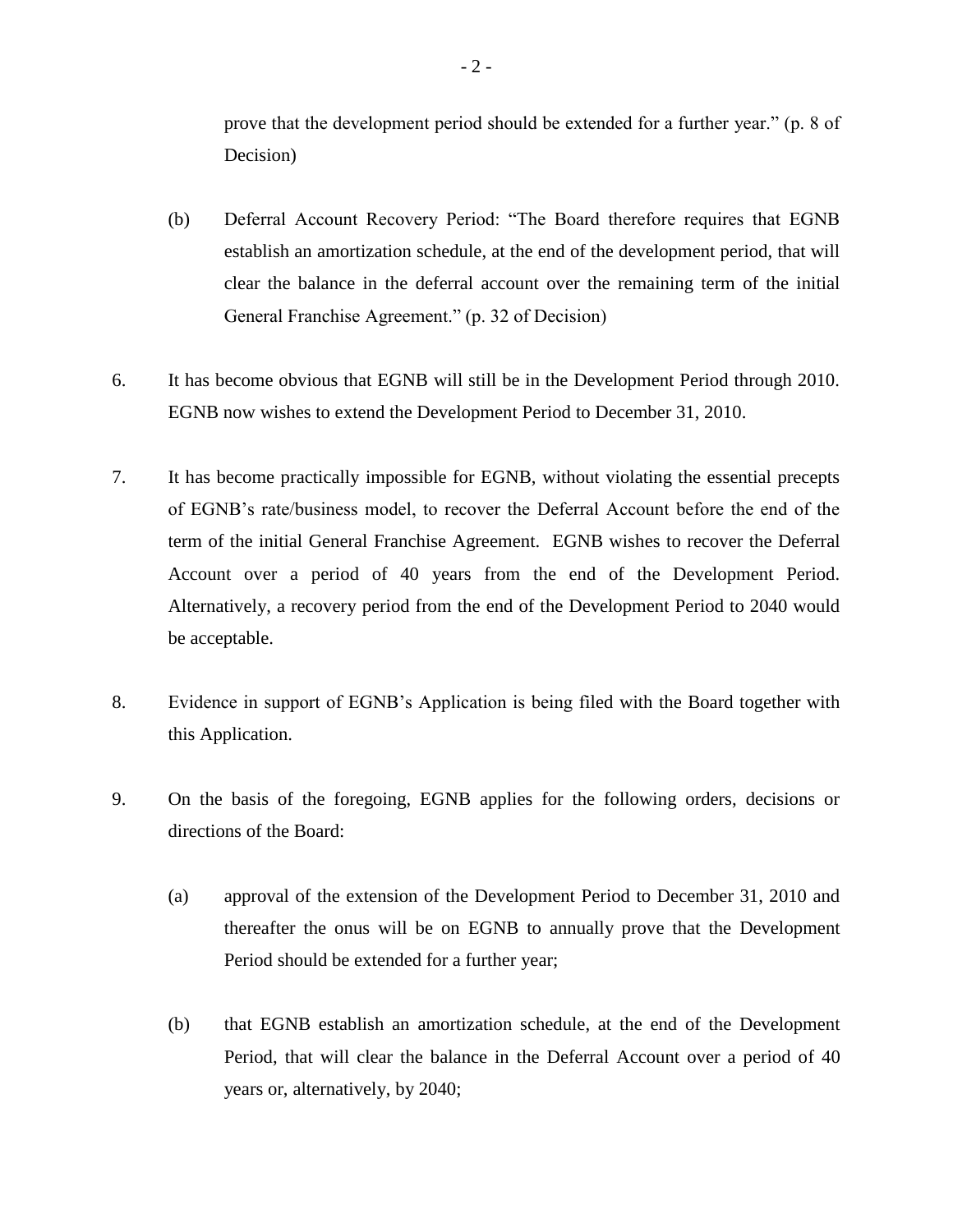- (c) such interim order and such further directions in that regard, as may be necessary or appropriate;
- (d) an order exempting the Applicant, to the extent necessary or appropriate, from some or all of the provisions of any regulations made by the Board under subsection 96(1) of the Gas Distribution Act, 1999; and
- (e) such further or other order, decision or direction relating to the extension of the Development Period and/or the Deferral Account Recovery Period as the Applicant may request and the Board may deem necessary or appropriate.
- 10. The names, addresses, telephone numbers and other telecommunications numbers of the Applicant and the Applicant's authorized representative are as follows:
	- (a) The Applicant:

Enbridge Gas New Brunswick 440 Wilsey Road, Suite 101 Fredericton, NB E3B 7G5 Attention: Shelley Black

| Telephone: | $(506)$ 457-7751           |
|------------|----------------------------|
| Fax:       | $(506)$ 457-7753           |
| Email:     | shelley.black@enbridge.com |

(b) The Applicant's counsel:

McInnes Cooper Suite 600, Barker House 570 Queen Street P.O. Box 610, Stn. A Fredericton, NB E3B 5A6 Attention: Len Hoyt

Telephone: (506) 458-1622 Fax: (506) 458-9903 Email: len.hoyt@mcinnescooper.com